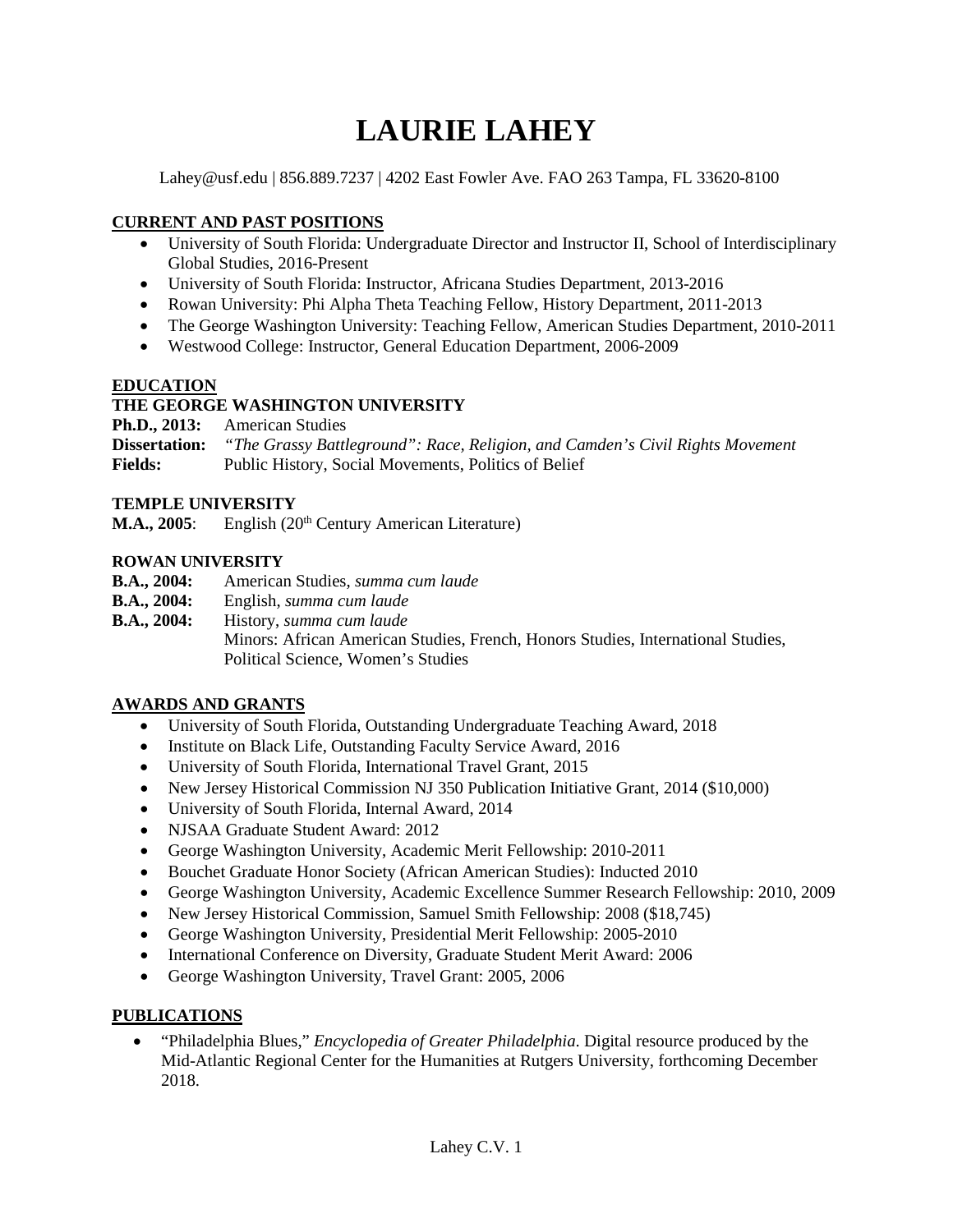- "The Black Peoples Unity Movement and Friends: The Brief Emergence of an Interracial Black Power Movement," *Journal of Civil and Human Rights*, 2017.
- "'Justice Now!, ¡Justicia Ahora!': Interracial Coalitions and Camden New Jersey's 1971 Riot," *Beyond Civil Rights: African American and Latino/a Activism in the Twentieth Century United States*, Ed. Brian D. Behnken, University of Georgia Press, 2016.
- "'Too Much Singing': Christianity and the Limitations of Non-Violence," *NJH: Journal of New Jersey History*, 2015.
- "The Civil Rights Movement," *Encyclopedia of American Immigration.* Ed. Carl L. Bankston, III. Pasadena, CA: Salem Press, 2010.
- "The Great Migration," *Encyclopedia of African American History*. Eds. Leslie M. Alexander and Walter C. Rucker. Santa Barbara, CA: ABC-CLIO, Inc., 2009.

# **WORKS IN PROGRESS**

- *"The Grassy Battleground": Race, Religion, and Camden's Civil Rights Movement*. Under contract with Rutgers University Press.
- "Rediscovering Jessie Fauset's *Plum Bun*: 70 Years of Criticism," submitted to *Language, Literature, and Interdisciplinary Studies* (June, 2018).
- "Women in the Pews and Men in the Streets: T.D. Jakes's Megachurch and Gender in the  $20<sup>th</sup>$ century U.S.," to be submitted to *Men and Masculinity* (2019)*.*

# **OTHER PROJECTS**

- "Doomsday," Camden expert. Written and produced by Alexander Hartley, Oxford University, 2018.
- Rutgers University, Camden Campus Exhibit on Student Protest, 2009: "'Fire-bell in the Night': The Revolution at Rutgers, South Jersey, 1969"
- Disney World, Inc., Public History Consultant for Epcot's America's Adventure, 2006.

## **CONFERENCE PRESENTATIONS**

- Latin American Studies Association, 2015: "Justice Now! ¡Justicia Ahora!"
- Puerto Rican-African American Coalition Building and Black Power Politics Latino Studies Colloquium, Rutgers University, 2015: "Race and Gender in Coalition Politics"
- Kean University, New Jersey 350 Forum, 2014: "Women and Interracial Coalition Building in New Jersey"
- Rowan University, Invited Lecture, 2012: "King Makers: The Black Peoples Unity Movement and Interracial Cooperation during the Long Civil Rights Movement"
- The George Washington University, Summer Research Forum, 2010: "Doing Their Thing': Militants and Christians Working Beyond the Violent/ Non-Violent Paradigm in the Urban North"
- The George Washington University, Summer Research Forum, 2009: "Letting Your Sources" Speak: Dealing with the Unexpected"
- The George Washington University, Graduate Teaching Assistants Program Orientation, 2008: "Doing it All Right Now: Graduate Student Time Management"
- Pennsylvania Historical Association Conference, 2006: "'Fire-bell in the Night': The Civil Rights Movement in Camden, NJ"
- International Conference on Diversity, 2006: "Hold Hands and Burn': The Civil Rights Movement and the Urban North"
- Mid-Western Educational Research Association, Annual Meeting, 2005: "A Field Day in the Heat: The Black Student Unity Movement and the 1969 Sit-in at Rutgers University"